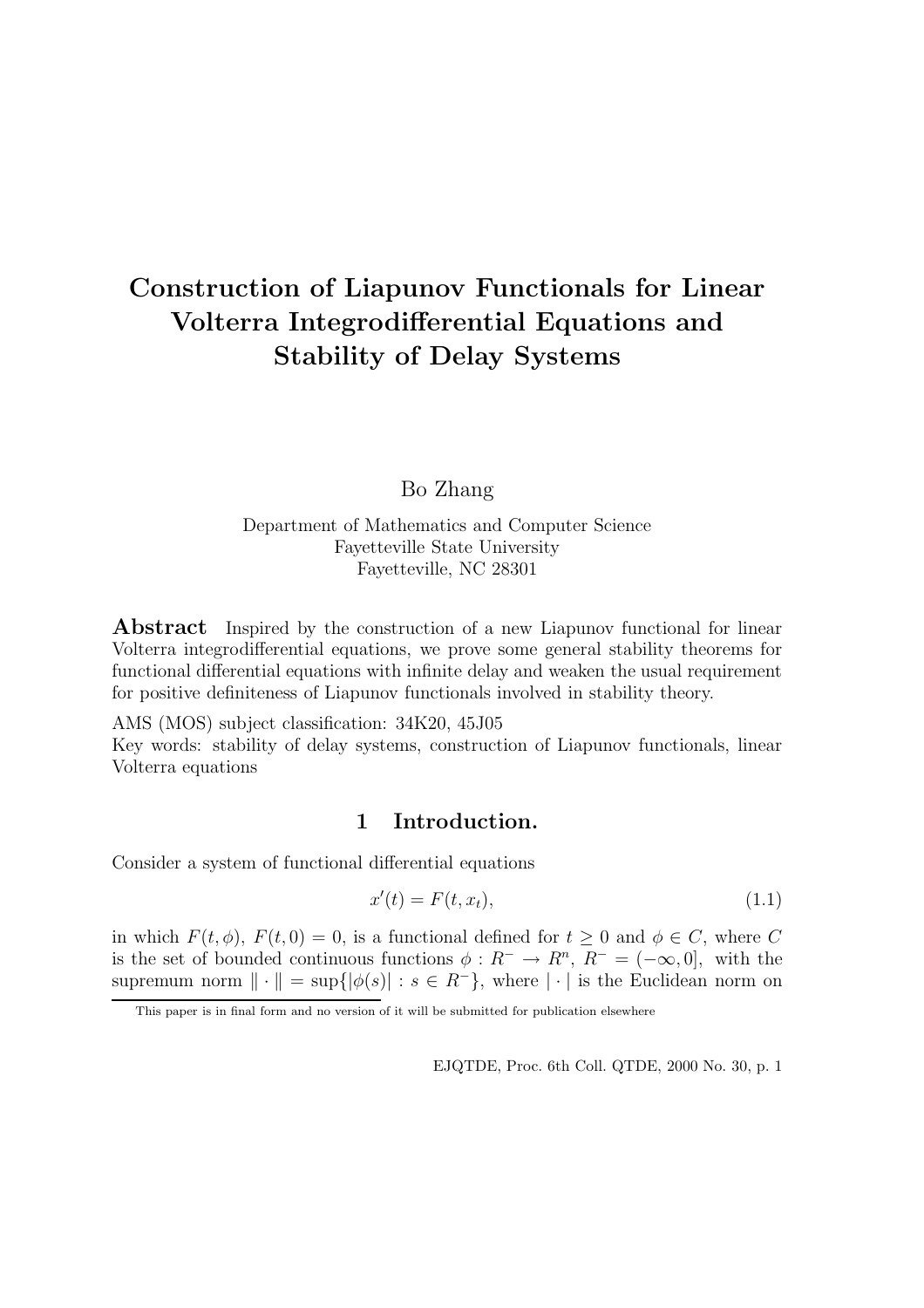$R^n$ . We assume that for each  $t_0 \geq 0$  and each  $\phi \in C_H$ ,  $C_H = {\phi \in C : ||\phi|| < H}$ for some  $H > 0$ , there is at least one solution  $x = x(t, t_0, \phi)$  of (1.1) defined on an interval  $[t_0, \alpha)$  with  $x_{t_0} = \phi$ . We may also denote the solution by  $x_t = x_t(t_0, \phi)$ . Here  $x_t(s) = x(t+s)$  for  $s \leq 0$ . Moreover, if the solution remains bounded, then  $\alpha = +\infty$ . We denote by  $C(X, Y)$  the set of continuous functions  $\phi: X \to Y$ .

The object of this paper is to give conditions on Liapunov functionals to ensure the asymptotic stability of the zero solution of (1.1) and to provide a new method of constructing Liapunov functionals for the linear Volterra integrodifferential equation

$$
x' = Ax(t) + \int_0^t C(t - s)x(s)ds
$$
 (1.2)

where A is a constant and  $C \in C(R^+, R), R^+ = [0, +\infty)$ . In fact, it was equation (1.2) and its nonlinear perturbations which inspired this investigation. There are many known results and applications on stability and basic theory of systems (1.1) and (1.2) in the literature. For reference and history, we refer to the books of Burton [3,4], Driver [8], Gripenberg, Londen, and Staffans [9], Hale [11], Hino, Murakami and Naito [12], Kolmanovskii [16], Krasovskii [17], Kuang [19], Lakshmikantham, Wen, and Zhang [20], Yoshizawa [24].

Let  $V: R \times C \rightarrow R^+$  be continuous. The upper right-hand derivative along a solution of  $(1.1)$  is defined by

$$
V'_{(1.1)}(t,\phi) = \limsup_{\delta \to 0^+} \{ V(t + \delta, x_{t+\delta}(t,\phi)) - V(t,\phi) \} / \delta
$$

**Definition 1.1**. The zero solution of (1.1) is said to be stable if for each  $\varepsilon > 0$ and  $t_0 \geq 0$ , there is a  $\delta = \delta(\varepsilon, t_0) > 0$  such that  $[\phi \in C, ||\phi|| < \delta, t \geq t_0]$  imply  $|x(t,t_0,\phi)| < \varepsilon$ . The zero solution of (1.1) is uniformly stable if it is stable and  $\delta$  is independent of  $t_0$ .

**Definition 1.2**. The zero solution of  $(1.1)$  is said to be asymptotically stable if it is stable and if for each  $t_0 \geq 0$  there exists  $\delta_0 > 0$  such that  $\|\phi\| < \delta_0$  implies that  $x(t, t_0, \phi) \rightarrow 0$  as  $t \rightarrow +\infty$ . The zero solution is uniformly asymptotically stable if it is uniformly stable and if there is  $\delta_1 > 0$  and for each  $\varepsilon > 0$  there exists  $T > 0$  such that  $[t_0 \geq 0, \phi \in C, ||\phi|| < \delta_1, t \geq T + t_0]$  imply that  $|x(t, t_0, \phi)| < \varepsilon$ .

**Definition 1.3.**  $W: R^+ \to R^+$  is called a wedge if W is continuous and strictly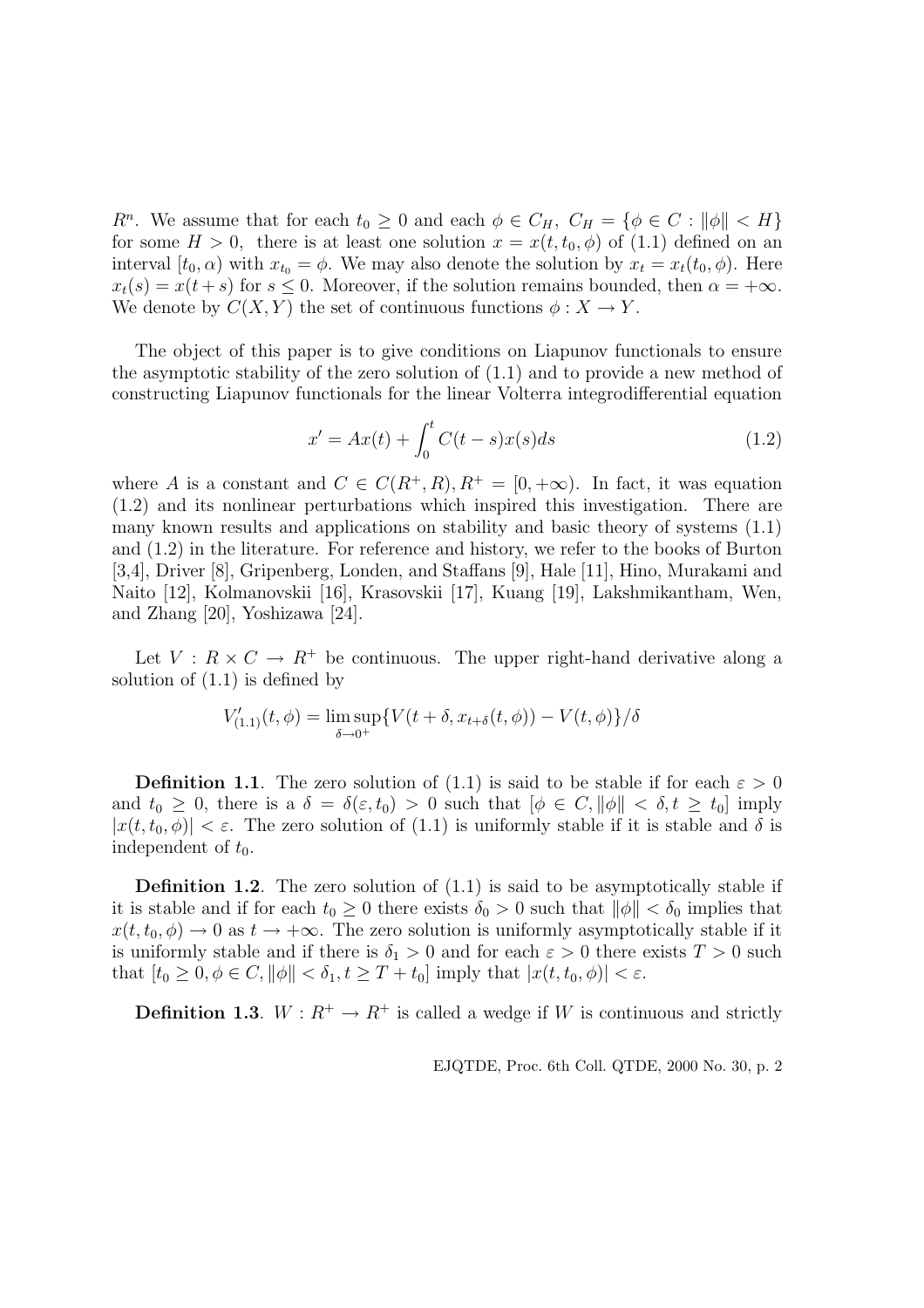increasing with  $W(0) = 0$ . Throughout of this paper W and  $W_i (j = 1, 2, \dots)$  will denote the wedges.

**Definition 1.4.** A continuous function  $g: R^+ \to R^+$  is convex downward if  $g[(t+s)/2] \leq [g(t) + g(s)]/2$  for all  $t, s \in R^+$ .

Jensen's inequality. Let g be convex downward and let x,  $p : [a, b] \rightarrow R^+$  be continuous with  $\int_a^b p(s)ds > 0$ . Then

$$
\int_a^b p(s)ds \, g\Big[\int_a^b p(s)x(s)ds\Big/\int_a^b p(s)ds\Big] \le \int_a^b p(s)g(x(s))ds.
$$

For reference on Jensen's inequality and its applications in stability theory, we refer to Becker, Burton, and Zhang [1] and Natanson [22].

**Lemma 1.1**. Let  $W_1$  be a wedge. For any  $L > 0$ , define  $W_0(r) = \int_0^r W_1(s)ds/L$ on [0, L]. Then  $W_0$  is a convex downward wedge such that  $W_0(r) \leq W_1(r)$  for all  $r \in [0, L].$ 

It is well-known (see [7]) that conditions

$$
W_1(|\phi(0)|) \le V(t, \phi), V(t, 0) = 0,
$$
  
\n
$$
V'_{(1,1)}(t, \phi) \le 0
$$
\n(1.3)

guarantee the stability of the zero solution of (1.1) and

$$
W_1(|x(t)|) \le V(t, x_t) \le W_2(|x(t)|) + W_3(\int_0^t \Phi(t-s)W_4(|x(s)|)ds), \quad (1.4)
$$
  

$$
V'_{(1,1)}(t, x_t) \le -W_5(|x(t)|)
$$

yield the uniform asymptotic stability, where  $\Phi: R^+ \to R^+$  is continuous, bounded, and  $\Phi \in L^1(R^+).$ 

The goal here is to weaken the lower bound of  $V(t, \phi)$  to

$$
W_1(|x(t) + \int_0^t G(t - s)x(s)ds|) \le V(t, x_t)
$$
\n(1.5)

and drop the boundedness condition on  $\Phi(t)$ . This will be done in section 2. As an application of the main theorem, we construct a new Liapunov functional for (1.2) in section 3.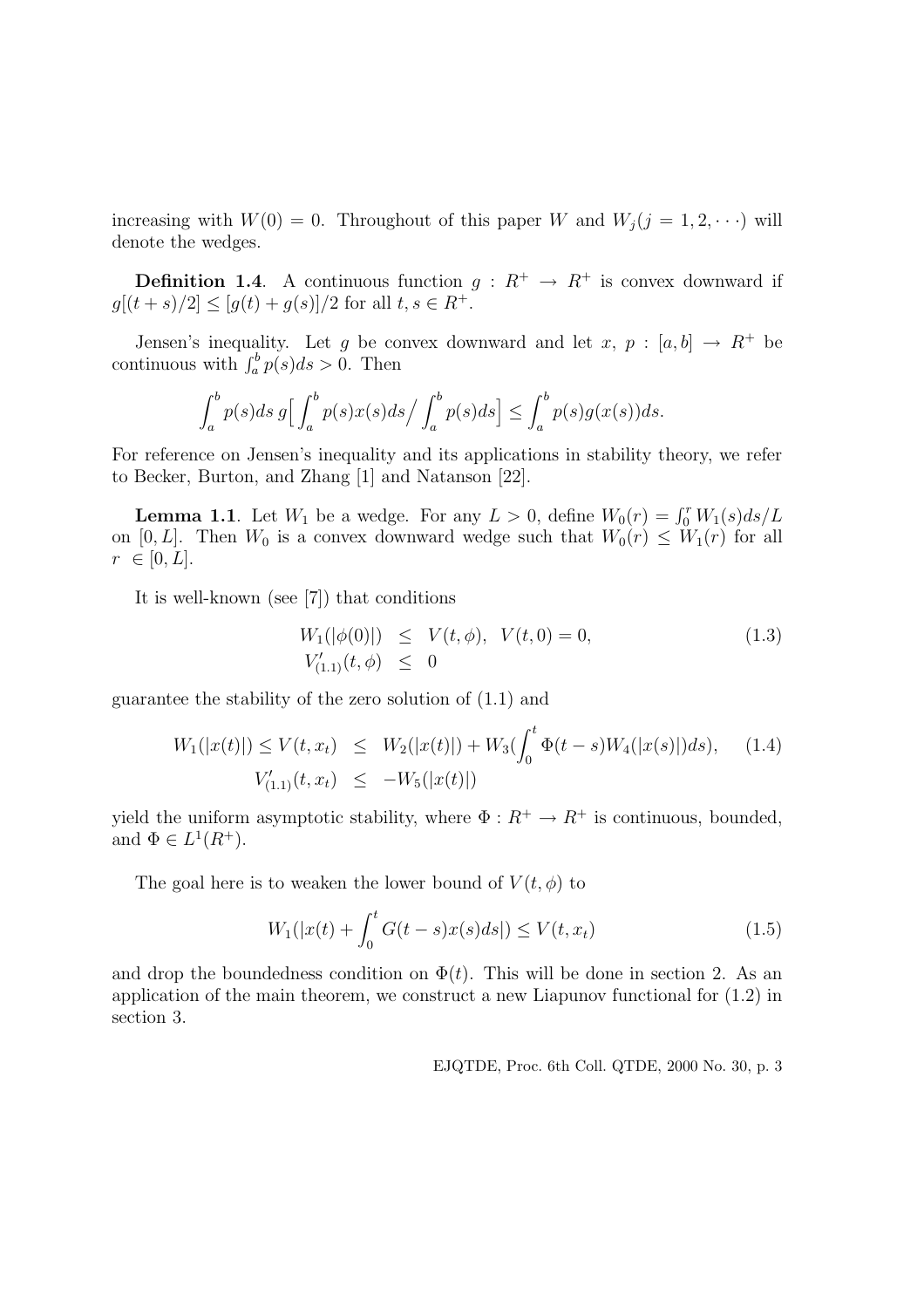## 2 A General Stability Theorem

Liapunov functional of the form

$$
V(t, x_t) = |x(t)|^2 + \int_0^t \Phi(t - s)|x(s)|^2 ds, \ \ \Phi(s) \ge 0
$$

may work for (1.2), but the stability condition may not be the best. Many concrete examples and applications (see [5]) suggest that  $V(t, \phi)$  should take the form

$$
V(t, x_t) = V_1(t, x_t) + V_2(t, x_t)
$$

where

$$
V_1(t, x_t) = (x(t) + \int_0^t G(t - s)x(s)ds)^2
$$

or a more general integral operator. A complete discussion on the construction of such functionals for (1.2) will be given in Section 3. The following lemmas are needed for our main theorem.

**Lemma 2.1** ([9], p.14). Let  $G, Z: R^+ \to R^{n \times n}$  be continuous and satisfy

$$
Z(t) = G(t) - \int_0^t G(t - s)Z(s)ds.
$$
 (2.1)

If  $y, x : R^+ \to R^n$  satisfy

$$
y(t) = x(t) + \int_0^t G(t - s)x(s)ds,
$$

then

$$
x(t) = y(t) - \int_0^t Z(t - s)y(s)ds
$$

for all  $t \in R^+$ .

**Lemma 2.2.** For all the functions given in Lemma 2.1, if  $\int_0^{+\infty} |G(u)| du < 1$ , then  $\int_0^{+\infty} |Z(u)| du < +\infty$  and if  $y(t) \to 0$  as  $t \to +\infty$ , then  $x(t) \to 0$  as  $t \to +\infty$ .

Proof. It follows from  $(2.1)$  that

$$
|Z(t)| \le |G(t)| + \int_0^t |G(t-s)||Z(s)|ds.
$$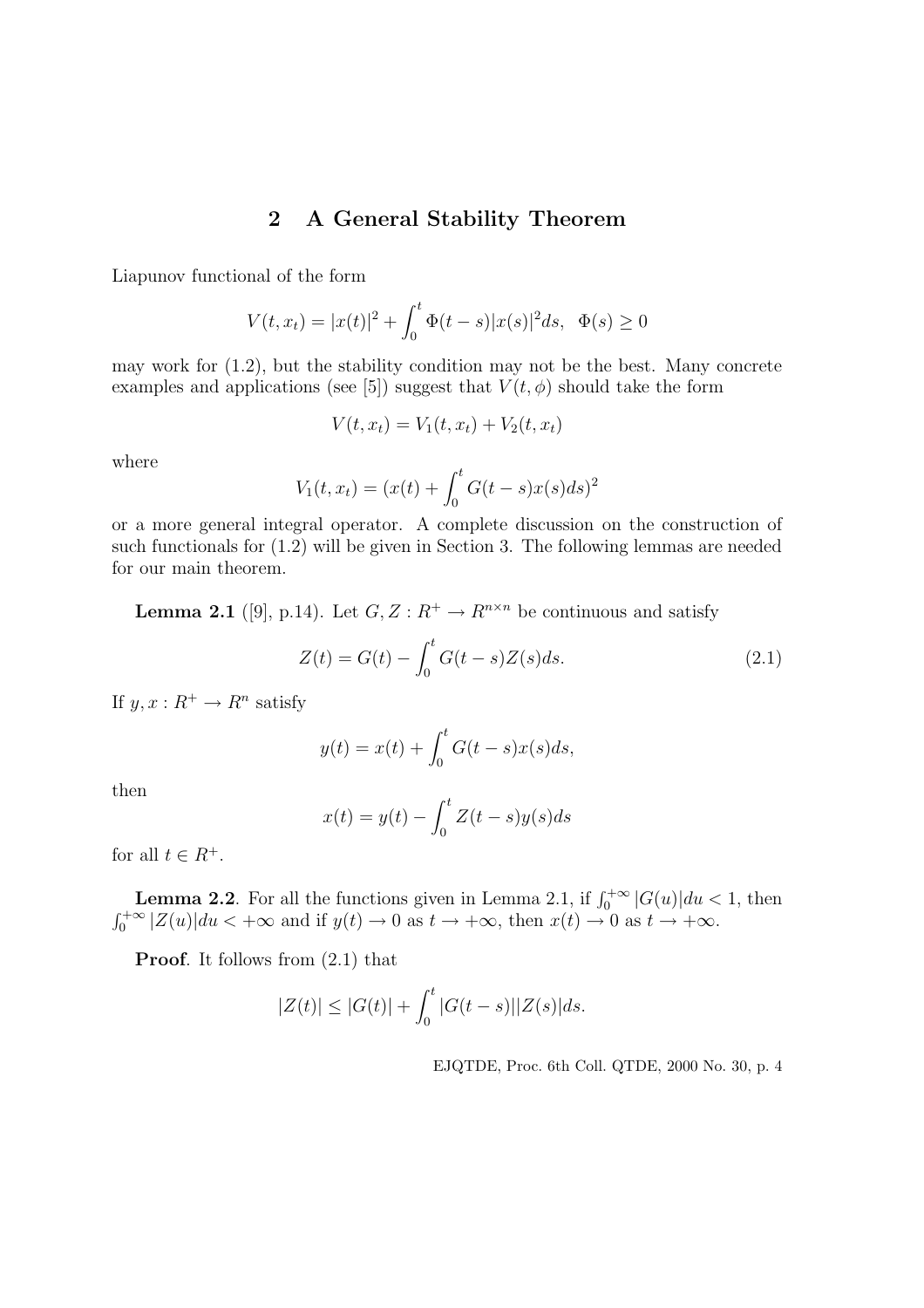Integrate the above inequality from 0 to  $\infty$  and interchange variables of the second term to obtain

$$
\int_0^{+\infty} |Z(t)|dt \le \int_0^{+\infty} |G(t)|dt + \int_0^{+\infty} |Z(s)|ds \int_0^{+\infty} |G(t)|dt.
$$

This yields  $\int_0^{+\infty} |Z(t)|dt < +\infty$  since  $\int_0^{+\infty} |G(t)|dt < 1$ . The statement  $y(t) \to 0$  as  $t \to +\infty$  implies  $x(t) \to 0$  as  $t \to +\infty$  is a known result ([3], p.48). The proof is complete.

The following result has a general lower bound on  $V(t, \phi)$  and removes the boundedness restriction on  $\Phi(t)$  in ([7], p.144).

**Theorem 2.1.** Suppose that there exists a continuous functional  $V : R^+ \times$  $C \rightarrow R^+$ ,  $V(t,0) = 0$ , functions  $G, \Phi \in C(R^+,R)$  with  $\int_0^{+\infty} |G(u)| du < 1$  and  $\Phi \in L^1(R^+, R^+)$ , and wedges  $W_j$  such that the following conditions hold for  $t \geq 0$ and  $||x_t|| < H$ ,

(i) 
$$
W_1(|x(t) + \int_0^t G(t-s)x(s)ds|) \le V(t, x_t),
$$

(ii) 
$$
V(t, x_t) \le W_2(|x(t)|) + W_3(\int_0^t \Phi(t-s)W_4(|x(s)|)ds)
$$

(iii)  $V'_{(1,1)}(t, x_t) \le -W_5(|x(t)|).$ 

Then the zero solution of (1.1) is uniformly asymptotically stable.

**Proof.** Let  $J = \int_0^{+\infty} \Phi(u) du$ . For each  $0 < B < H$ , we choose  $\delta > 0$  with  $0 < \delta < B$  and

$$
W_2(\delta) + W_3[JW_4(\delta)] < W_1[B(1 - \int_0^{+\infty} |G(u)| du)].\tag{2.2}
$$

Let  $x(t) = x(t, t_0, \phi)$  be a solution of (1.1) with  $\|\phi\| < \delta$  and  $V(t) = V(t, x_t)$ . Then for  $t \geq t_0$ , we have

$$
W_1(|x(t) + \int_0^t G(t-s)x(s)ds|) \leq V(t) \leq V(t_0)
$$
  
\$\leq W\_2(\delta) + W\_3(JW\_4(\delta))\$.

We claim that  $|x(t)| < B$  for all  $t \ge t_0$ . Note that  $|x(u)| < \delta < B$  for all  $0 \le u \le t_0$ . If there exists the first  $\hat{t} > t_0$  such that  $|x(\hat{t})| = B$  and  $|x(s)| < B$  for  $t_0 \leq s < \hat{t}$ , then

$$
W_1[B(1 - \int_0^{+\infty} |G(u)|du)] \leq W_1(|x(t) + \int_0^{\hat{t}} G(\hat{t} - s)x(s)ds|)
$$
  

$$
\leq W_2(\delta) + W_3[JW_4(\delta)],
$$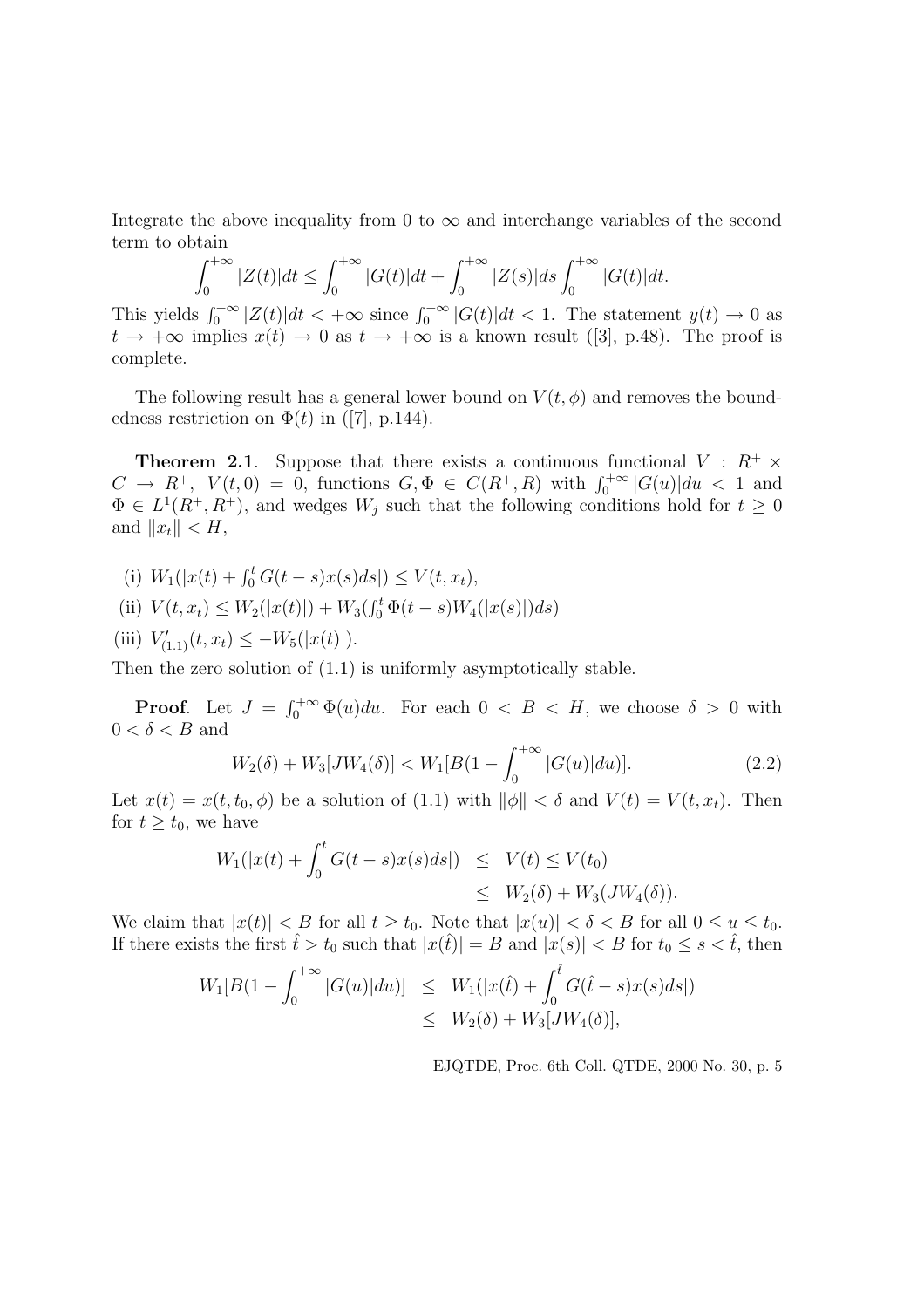which contradicts  $(2.2)$ . Thus, the zero solution of  $(1.1)$  is uniformly stable. By  $(iii)$ , we have  $V(t) - V(\tau) \le - \int_{\tau}^{t} W_5(|x(s)|)ds$  for  $t \ge \tau \ge t_0$ . Since

$$
V(\tau) \le W_2(B) + W_3(JW_4(B)) =: B^*
$$

for any  $\tau \geq t_0$ , we have

$$
\int_{\tau}^{t} W_5(|x(s)|)ds \le V(\tau) \le B^*.
$$

This implies for each  $\sigma > 0$  there exists  $L > 0$  such that  $W_5(|x(\tau^*)|) < \sigma$  for some  $\tau^* \in [\tau, \tau + L]$ . Now let  $\sigma > 0$  be fixed and find  $h > 0$  so that

$$
(B + W4(B)) \int_{h}^{+\infty} \Phi(u) du < \sigma. \tag{2.3}
$$

By the definition of L, we can choose a sequence  $\{t_n\}$  satisfying the following conditions:

$$
t_{n-1} + h \le t_n \le t_{n-1} + h + L
$$

and

$$
|x(t_n)| < \sigma
$$

for  $n = 1, 2, \dots$ . Define  $K = \sup{\{\Phi(u) : 0 \le u \le h\}}$ . By (i), we have

$$
V(t_j) \leq W_2(|x(t_j)|)
$$
  
+
$$
W_3\left(\int_0^{t_j-h} \Phi(t_j-s)W_4(|x(s)|)ds + \int_{t_j-h}^{t_j} \Phi(t_j-s)W_4(|x(s)|)ds\right)
$$
  
<
$$
\leq W_2(\sigma) + W_3\left(W_4(B)\int_h^{+\infty} \Phi(s)ds + K\int_{t_j-h}^{t_j} W_4(|x(s)|)ds\right)
$$
  

$$
\leq W_2(\sigma) + W_3\left(\sigma + K\int_{t_j-h}^{t_j} W_4(|x(s)|)ds\right).
$$

Since

$$
V(t_n) - V(t_0) \le - \int_{t_0}^{t_n} W_5(|x(s)|)ds \le - \sum_{j=1}^n \int_{t_j - h}^{t_j} W_5(|x(s)|)ds,
$$

we have

$$
\sum_{j=1}^{+\infty} \int_{t_j-h}^{t_j} W_5(|x(s)|)ds \le V(t_0) \le B^*.
$$

This implies there exists a positive integer  $N$  such that

$$
\int_{t_N-h}^{t_N} W_5(|x(s)|)ds < \sigma.
$$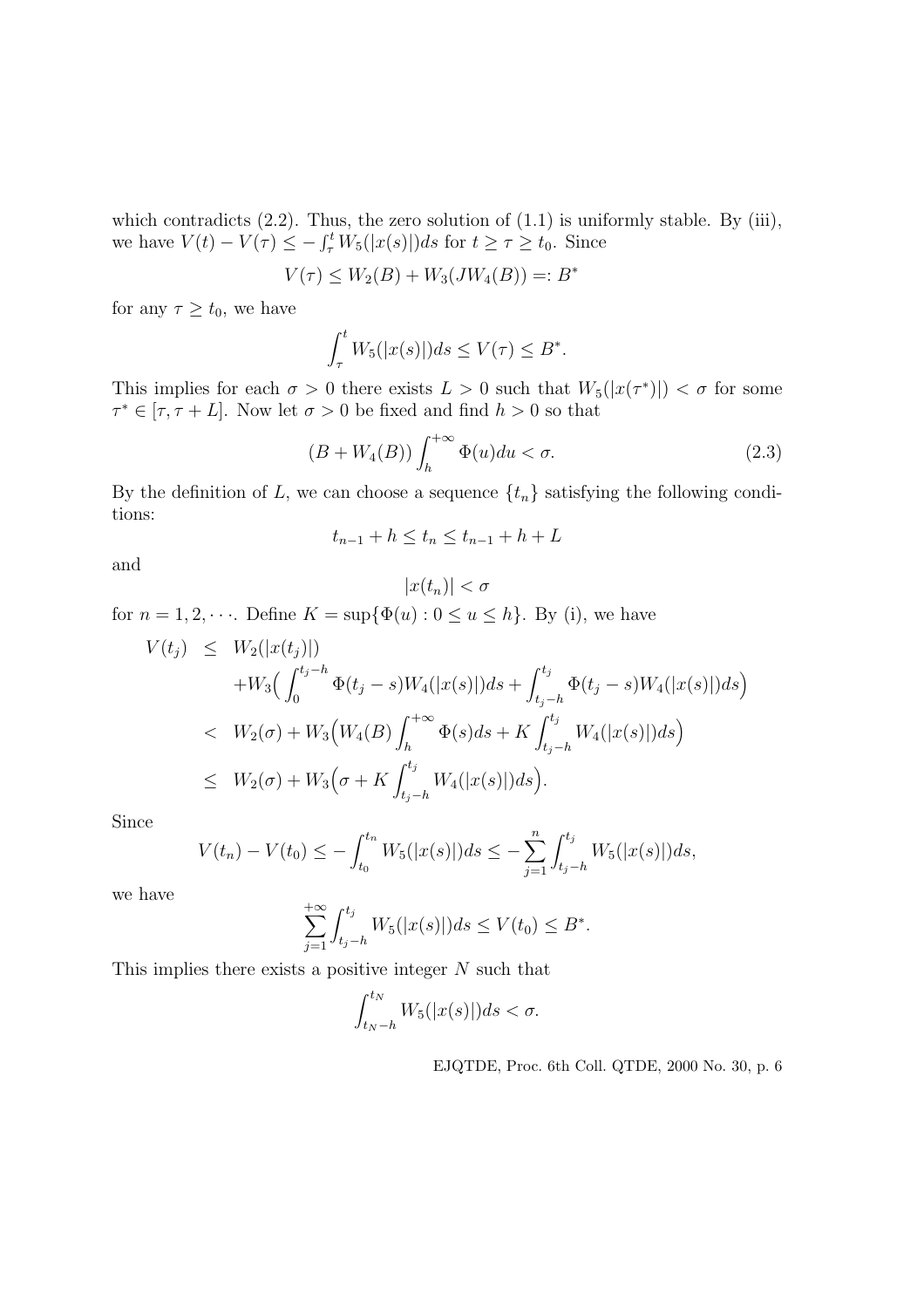By Lemma 1.1, there exists a convex downward wedge  $W_6$  with  $W_6(r) \leq W_5[W_4^{-1}(r)]$ for  $0 \le r \le W_4(B)$ . This yields

$$
\int_{t_N-h}^{t_N} W_5(|x(s)|)ds = \int_{t_N-h}^{t_N} W_5(W_4^{-1})[W_4(|x(s)|)]ds \ge \int_{t_N-h}^{t_N} W_6[W_4(|x(s)|)ds.
$$

Apply Jensen's inequality to obtain

$$
\int_{t_N-h}^{t_N} W_6[W_4(|x(s)|)]ds \ge hW_6\Big[\frac{1}{h}\int_{t_N-h}^{t_N} W_4(|x(s)|)ds\Big].
$$

Thus,

$$
\int_{t_N - h}^{t_N} W_4(|x(s)|) ds < hW_6^{-1}(\sigma/h)
$$

and

$$
V(t) \le V(t_N) \le W_2(\sigma) + W_3(\sigma + KhW_6^{-1}(\sigma/h))
$$

for all  $t \geq t_N$ . Therefore,

$$
W_1(|x(t) + \int_0^t G(t - s)x(s)ds|) \le W_2(\sigma) + W_3(\sigma + KhW_6^{-1}(\sigma/h))
$$

and

$$
|x(t) + \int_0^t G(t-s)x(s)ds| \le W_1^{-1}\Big(W_2(\sigma) + W_3[\sigma + KhW_6^{-1}(\sigma/h)]\Big) =: \sigma^*.
$$

Let  $y(t) = x(t) + \int_0^t G(t-s)x(s)ds$ . By Lemmas 2.1 and 2.2, we have

$$
|x(t)| = |y(t) - \int_0^t Z(t-s)y(s)ds|
$$
  
\n
$$
\leq \sigma^* + \int_0^{t_N} |Z(t-s)||y(s)|ds + \int_{t_N}^t |Z(t-s)||y(s)|ds
$$
  
\n
$$
\leq \sigma^* + 2B \int_{t_N}^t |Z(u)|du + \sigma^* \int_0^{+\infty} |Z(u)|du
$$

for  $t \geq t_N$ . Note that  $t_N \leq t_0 + N(h+L)$ . We also choose N large enough so that

$$
2B\int_{N(h+L)}^{+\infty} |Z(u)| du < \sigma^*.
$$

Define  $\Gamma = \int_0^{+\infty} |Z(u)| du$ . Then  $|x(t)| < (2+\Gamma)\sigma^*$  for all  $t \ge t_N$ . For any  $\varepsilon > 0$ , choose  $\sigma > 0$  so that  $\sigma^* = \varepsilon/(2+\Gamma)$ . Letting  $T = N(h+L)$ , we get  $|x(t)| < \varepsilon$  for all  $t \geq T + t_0$ . This proves the zero solution of (1.1) is uniformly asymptotically stable.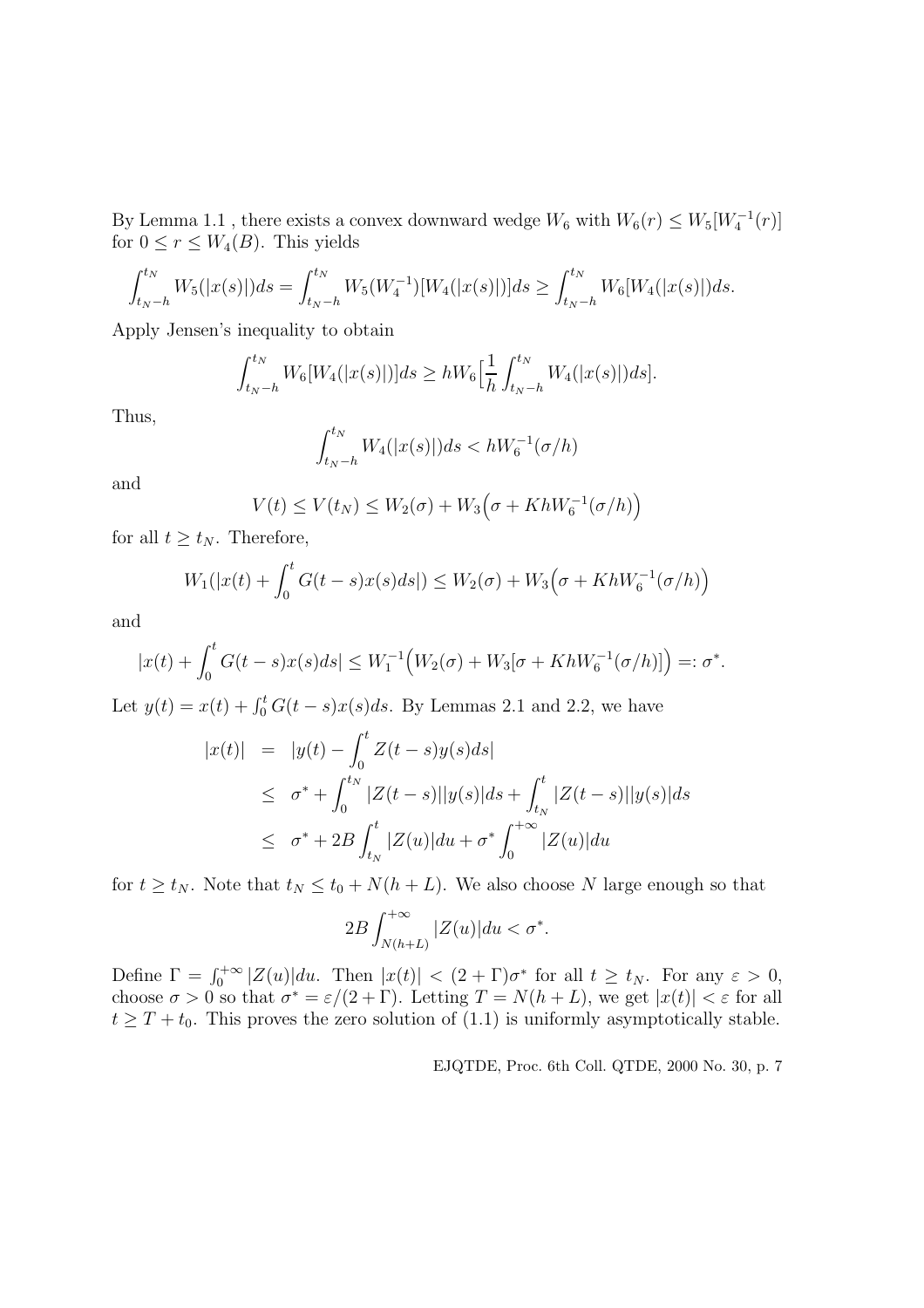Remark 2.1. It is clear from the proof that Theorem 2.1 can be extended to nonconvolution type with modifications on  $G$  and  $\Phi$ . For more discussions on such extension, we refer the reader to Lakshmikantham, Wen, and Zhang [20].

## 3 Construction of a Liapunov functional

Consider the linear scalar Volterra integrodifferential equation

$$
x'(t) = Ax(t) + \int_0^t C(t - s)x(s)ds
$$
\n(3.1)

where A is a constant and  $C: R^+ \to R$  is continuous. We will construct a Liapunov functional that is more general than those exist in the literature (see [6], [14]) and provides a stability region that is closer to the one given by the characteristic equation of (3.1). Our method here is inspired by the work of Knyazhishche and Shcheglov [15] who investigated the linear scalar differential equations with finite delay.

**Theorem 3.1.** Suppose there exists a constant  $\alpha \leq 0$  such that  $G_{\alpha}(t) = \int_{t}^{+\infty} C(u)e^{\alpha u} du e^{-\alpha t}$  exists with  $\int_{0}^{+\infty} |G_{\alpha}(u)| du < 1$  and  $\int_{0}^{+\infty} u|G_{\alpha}(u)| du <$  $+\infty$ . If

$$
A + \int_0^{+\infty} C(u)e^{\alpha u} du + |\alpha| \int_0^{+\infty} |G_{\alpha}(u)| du < 0,
$$
\n(3.2)

then the zero solution of (3.1) is uniformly asymptotically stable.

**Proof.** Let  $x(t) = x(t, t_0, \phi)$  be a solution of (3.1) and define

$$
V_1(t) = \frac{1}{2} \Big( x(t) + \int_0^t G_\alpha(t - s) x(s) ds \Big)^2
$$
\n(3.3)

for  $t \geq t_0$ . Taking the derivative along the solution, we obtain

$$
V'_{1}(t) = (x(t) + \int_{0}^{t} G_{\alpha}(t-s)x(s)ds) \Big( Ax(t) + \int_{0}^{t} C(t-s)x(s)ds \qquad (3.4)
$$
  
+ 
$$
\int_{0}^{+\infty} C(u)e^{\alpha u} du \, x(t) - \int_{0}^{t} C(t-s)x(s)ds - \alpha \int_{0}^{t} G_{\alpha}(t-s)x(s)ds \Big)
$$
  
= 
$$
(x(t) + \int_{0}^{t} G_{\alpha}(t-s)x(s)ds) \Big( a_{1}x(t) - \alpha \int_{0}^{t} G_{\alpha}(t-s)x(s)ds \Big)
$$
  
= 
$$
a_{1}x^{2}(t) + (a_{1} - \alpha)x(t) \int_{0}^{t} G_{\alpha}(t-s)x(s)ds - \alpha \Big( \int_{0}^{t} G_{\alpha}(t-s)x(s)ds \Big)^{2}
$$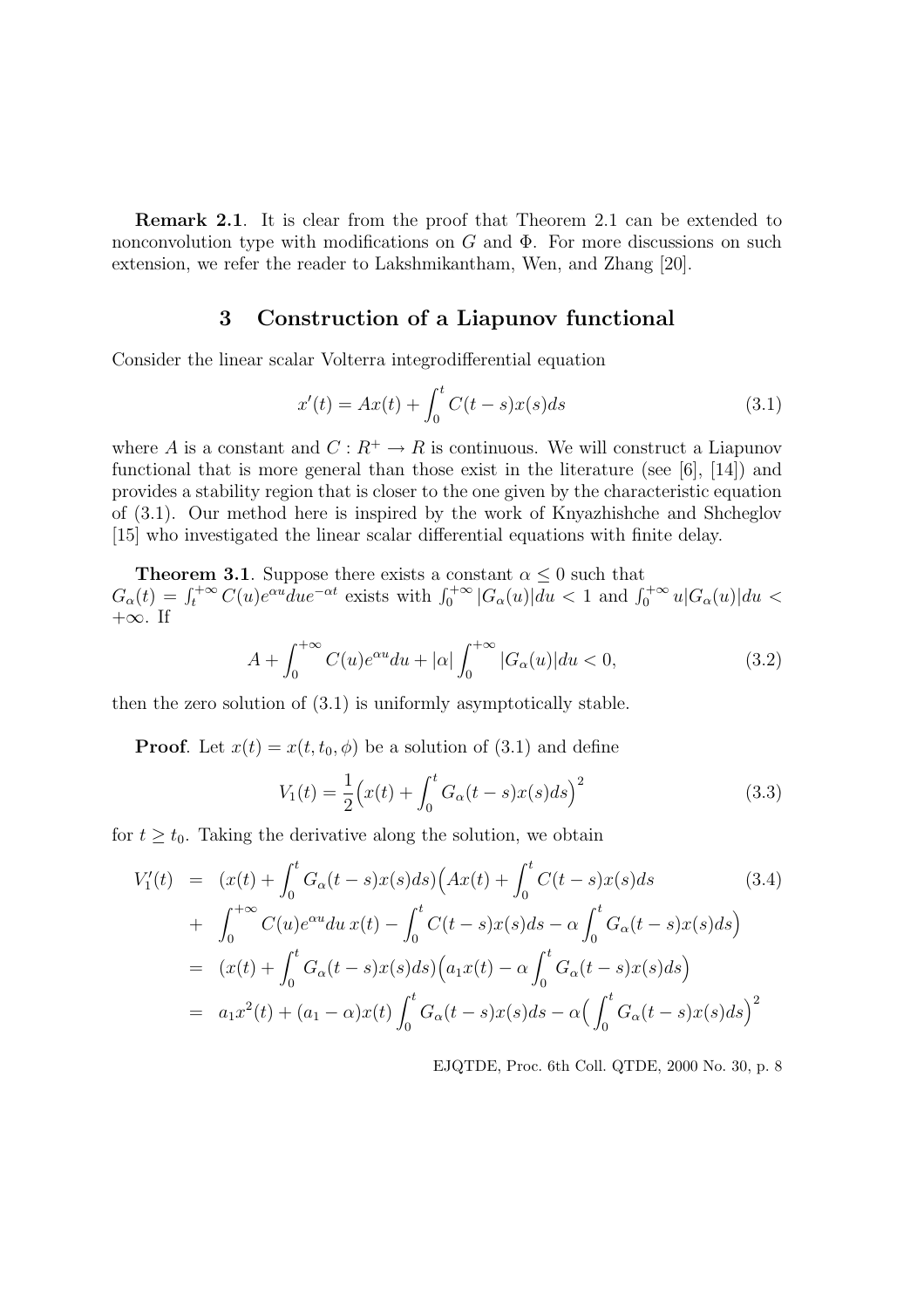where  $a_1 = A + \int_0^{+\infty} C(u)e^{\alpha u} du$ . It follows from Cauchy's inequality

$$
\left(\int_0^t G_\alpha(t-s)x(s)ds\right)^2 \le \int_0^t |G_\alpha(t-s)|ds \int_0^t |G_\alpha(t-s)|x^2(s)ds.
$$

Thus, for any constant  $\delta > 0$  we have

$$
V'_{1}(t) \leq a_{1}x^{2}(t) + (a_{1} - \alpha)x(t) \int_{0}^{t} G_{\alpha}(t-s)x(s)ds
$$
  
+|\alpha| \int\_{0}^{t} |G\_{\alpha}(t-s)|ds \int\_{0}^{t} |G\_{\alpha}(t-s)|x^{2}(s)ds  

$$
\leq a_{1}x^{2}(t) + \frac{(a_{1} - \alpha)^{2}}{4\delta}x^{2}(t)
$$
  
+(|\alpha| + \delta) \int\_{0}^{t} |G\_{\alpha}(t-s)|ds \int\_{0}^{t} |G\_{\alpha}(t-s)|x^{2}(s)ds. (3.5)

Next, define

$$
V_2(t) = p \int_0^t \int_{t-s}^{+\infty} |G_\alpha(u)| du x^2(s) ds \tag{3.6}
$$

where  $p$  is a positive constant and set

$$
V(t) = V_1(t) + V_2(t).
$$

Observe that

$$
V_2'(t) = p \int_0^{+\infty} |G_{\alpha}(u)| du x^2(t) - p \int_0^t |G_{\alpha}(t-s)| x^2(s) ds.
$$

Combining with (3.5), this yields

$$
V'(t) \leq (a_1 + \frac{(a_1 - \alpha)^2}{4\delta} + p \int_0^{+\infty} |G_{\alpha}(u)| du) x^2(t)
$$
\n
$$
+ [(|\alpha| + \delta) \int_0^{+\infty} |G_{\alpha}(u)| du - p] \int_0^t |G_{\alpha}(t - s)| x^2(s) ds.
$$
\n(3.7)

We will choose the best  $\delta$  and  $p$  so that

$$
a_1 + \frac{(a_1 - \alpha)^2}{4\delta} + p \int_0^{+\infty} |G_\alpha(u)| du < 0 \tag{3.8}
$$

and

$$
(|\alpha| + \delta) \int_0^{+\infty} |G_{\alpha}(u)| du - p \le 0.
$$
 (3.9)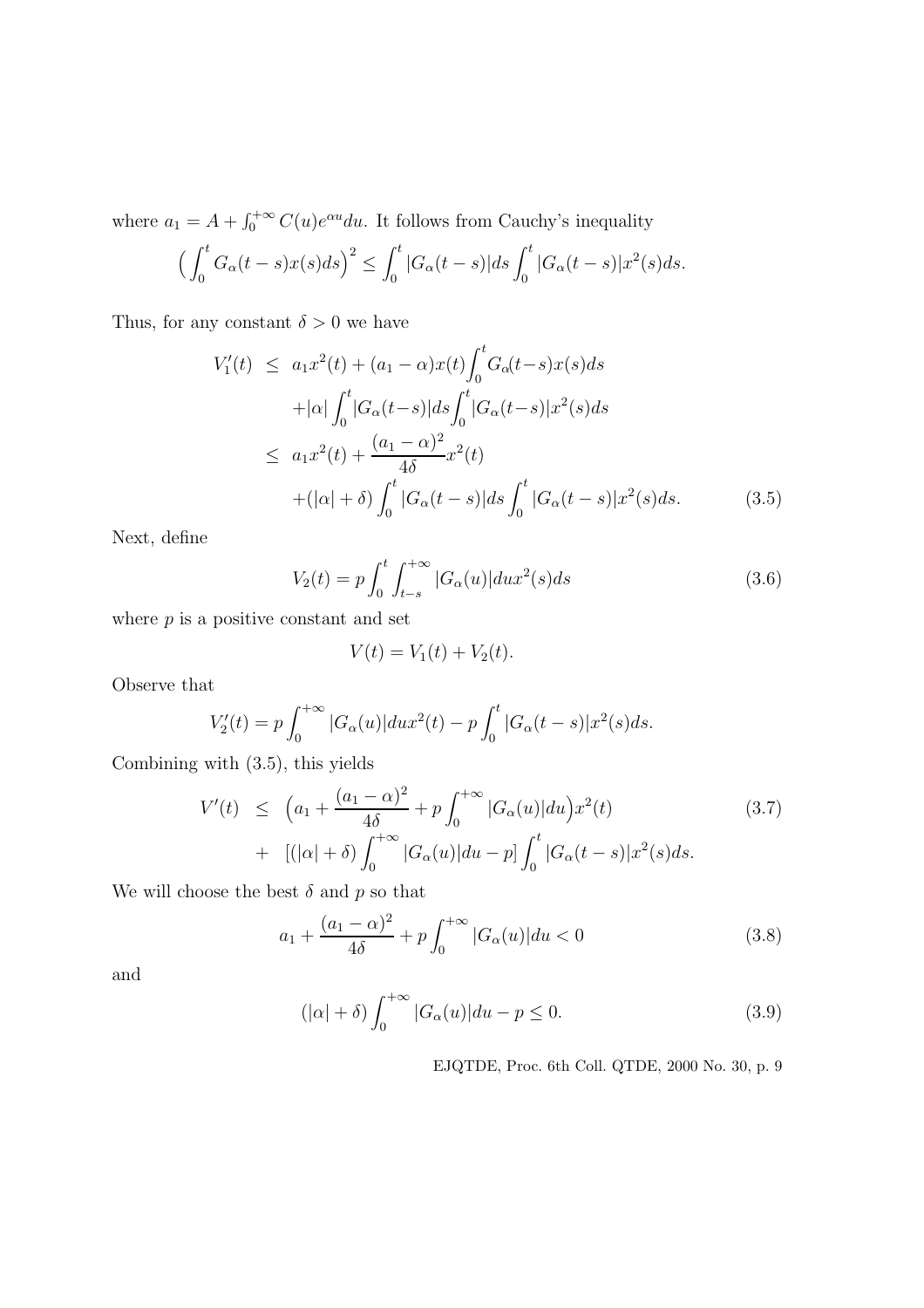Notice that if  $\int_0^{+\infty} |G_\alpha(u)| du \neq 0$ , then (3.8) and (3.9) hold if and only if

$$
(|\alpha| + \delta) \Big(\int_0^{+\infty} |G_{\alpha}(u)| du\Big)^2 \le p \int_0^{+\infty} |G_{\alpha}(u)| du < |a_1| - \frac{(a_1 - \alpha)^2}{4\delta}.
$$

This implies that we choose  $\delta > 0$  so that

$$
(|\alpha| + \delta) \left( \int_0^{+\infty} |G_\alpha(u)| du \right)^2 < |a_1| - \frac{(a_1 - \alpha)^2}{4\delta}.\tag{3.10}
$$

Let  $Q = (\int_0^{+\infty} |G_{\alpha}(u)| du)^2$ . We may assume that  $G_{\alpha}(u) \neq 0$  since  $G_{\alpha}(u) \equiv 0$  for all  $u \in R^+$  implies  $C(u) \equiv 0$  for all  $u \in R^+$ . Thus we assume that  $Q > 0$ . It is clear that (3.10) is equivalent to

$$
4Q\delta^2 + 4(|\alpha|Q - |a_1|)\delta + (a_1 - \alpha)^2 < 0. \tag{3.11}
$$

The quadratic function of  $\delta$  on the left-hand side of (3.11) has its minimum at

$$
\delta_* = \frac{|a_1| - |\alpha|Q}{2Q}.
$$

Since  $\int_0^{+\infty} |G_\alpha(u)| du < 1$ , we have  $0 < Q < 1$  and

$$
|a_1| - |\alpha|Q = -A - \int_0^{+\infty} C(u)e^{\alpha u}du - |\alpha|Q
$$
  
\n
$$
\geq -(A + \int_0^{+\infty} C(u)e^{\alpha u}du + |\alpha| \int_0^{+\infty} |G_{\alpha}(u)|du) > 0
$$

by (3.2). Thus  $\delta_* > 0$  and

$$
4Q\delta_*^2 + 4(|\alpha|Q - |\alpha_1|)\delta_* + (a_1 - \alpha)^2
$$
  
= 
$$
\frac{(|a_1| - |\alpha|Q)^2}{Q} - \frac{2(|a_1| - |\alpha|Q)^2}{Q} + (a_1 - \alpha)^2
$$
  
= 
$$
\frac{Q - 1}{Q} [|\alpha_1|^2 - Q|\alpha|^2]
$$
  
= 
$$
\frac{Q - 1}{Q} (|\alpha_1| + \sqrt{Q}|\alpha|)(|\alpha_1| - \sqrt{Q}|\alpha|)
$$
  
= 
$$
\frac{1 - Q}{Q} (|\alpha_1| + \sqrt{Q}|\alpha|)(A + \int_0^{+\infty} C(u)e^{\alpha u} du + |\alpha| \int_0^{+\infty} |G_{\alpha}(u)| du) < 0.
$$

Let

$$
\gamma_1 =: (|\alpha| + \delta_*)Q = (|\alpha| + \frac{|a_1| - |\alpha|Q}{2Q})Q = \frac{|a_1| + |\alpha|Q}{2}
$$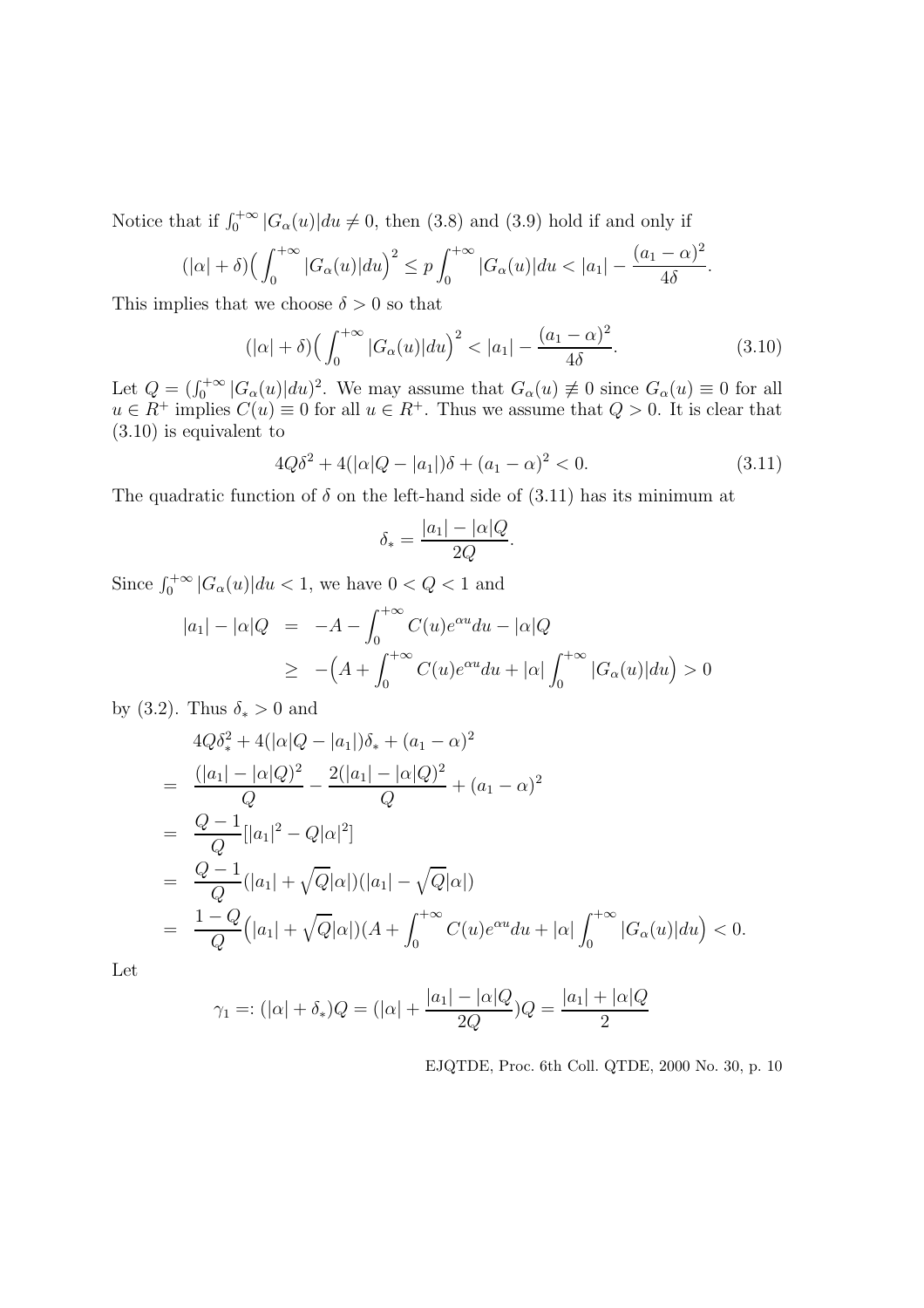and

$$
\gamma_2
$$
 =:  $|a_1| - \frac{(a_1 - \alpha)^2}{4\delta_*} = \frac{|a_1|^2 - \alpha^2 Q + (1 - Q)|a_1|^2}{2(|a_1| - |\alpha|Q)}.$ 

Define

$$
p = \frac{\gamma_1 + \gamma_2}{2\sqrt{Q}} = \frac{(1 - Q)|a_1|^2 + 2|a_1|^2 - Q(1 + Q)|\alpha|^2}{4(|a_1| - |\alpha|Q)\sqrt{Q}}.
$$
\n(3.12)

We now obtain

$$
a_1 + \frac{(a_1 - \alpha)^2}{4\delta_*} + p\sqrt{Q} = -\frac{(1 - Q)(|a_1|^2 - \alpha^2 Q)}{4(|a_1| - |\alpha|Q)}
$$

and

$$
(|\alpha| + \delta_*)Q - p\sqrt{Q} = -\frac{(1-Q)(|a_1|^2 - \alpha^2 Q)}{4(|a_1| - |\alpha|Q)}.
$$

Define

$$
\beta = \frac{(1 - Q)(|a_1|^2 - \alpha^2 Q)}{4(|a_1| - |\alpha|Q)} \min\{1, \frac{1}{\sqrt{Q}}\}.
$$

Combining  $(3.3)$ ,  $(3.6)$ , and  $(3.7)$ , we have

$$
V(t) = \frac{1}{2} \Big( x(t) + \int_0^t G_\alpha(t-s) x(s) ds \Big)^2 + p \int_0^t \int_{t-s}^{+\infty} |G_\alpha(u)| du x^2(s) ds
$$
  
\n
$$
\leq x^2(t) + \int_0^t \Big( |G_\alpha(t-s)| + p \int_{t-s}^{+\infty} |G_\alpha(u)| du \Big) x^2(s) ds
$$
  
\n
$$
=: x^2(t) + \int_0^t \Phi(t-s) x^2(s) ds \tag{3.13}
$$

and

$$
V'(t) \le -\beta x^2(t) - \beta \int_0^t |G_\alpha(t-s)| x^2(s) ds \tag{3.14}
$$

where  $p$  is given in  $(3.12)$  and

$$
\Phi(t) = |G_{\alpha}(t)| + p \int_{t}^{+\infty} |G_{\alpha}(u)| du.
$$

One can show by interchanging the order of integration that

$$
\int_0^{+\infty} \int_s^{+\infty} |G_\alpha(u)| du ds = \int_0^{+\infty} u|G_\alpha(u)| du < +\infty.
$$
 (3.15)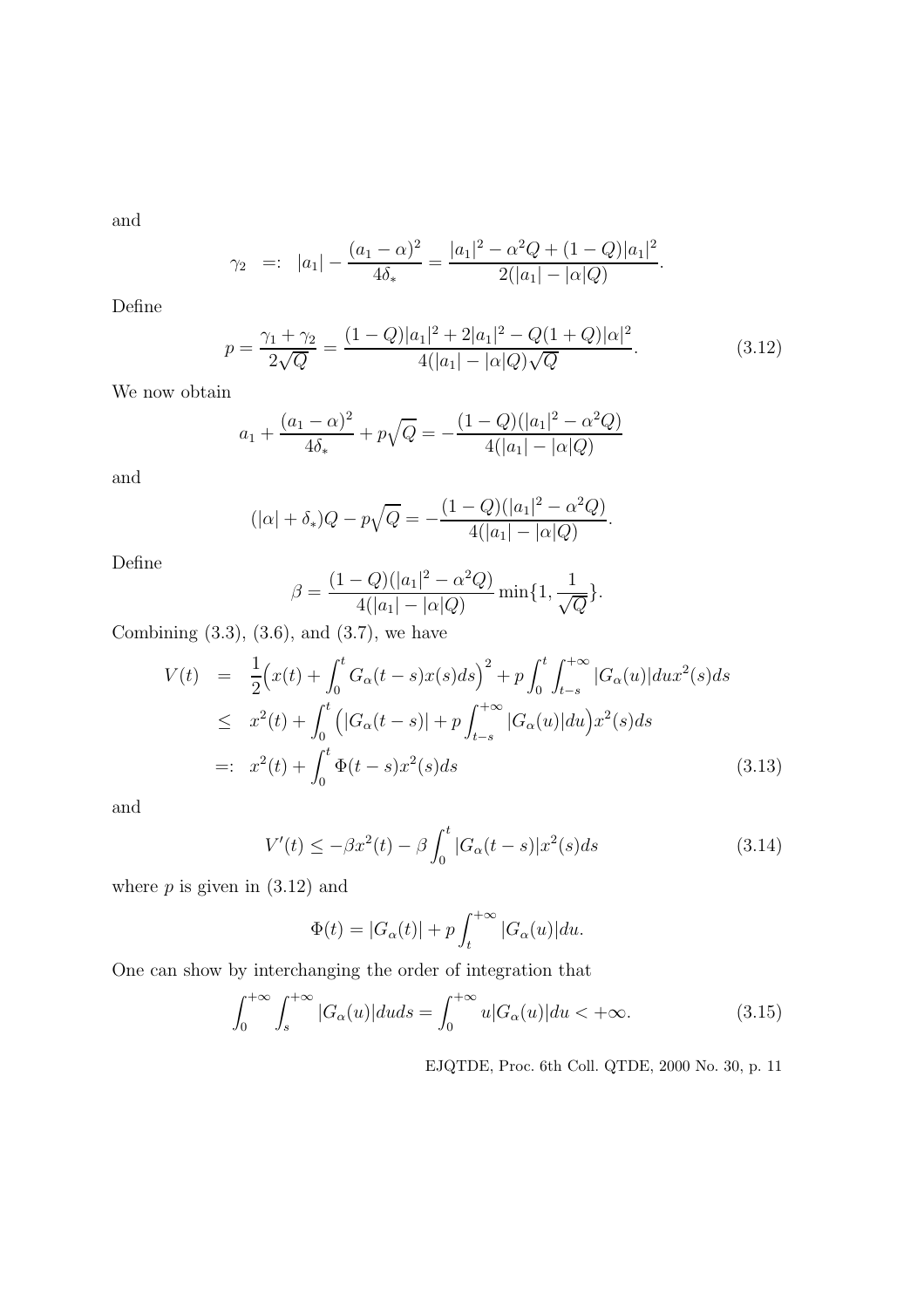Thus,  $\Phi \in L^1(R^+)$ . By Theorem 2.1, the zero solution of (3.1) is uniformly asymptotically stable. This completes the proof.

When  $\alpha = 0$ , Theorem 3.1 takes the following form.

Corollary 3.1. Suppose that

$$
A + \int_0^{+\infty} C(u) du < 0,
$$
  

$$
\int_0^{\infty} \Big| \int_t^{\infty} C(u) du \Big| dt < 1,
$$

and

$$
\int_0^\infty s \left| \int_s^{+\infty} C(u) du \right| ds < +\infty.
$$
\n(3.16)

Then the zero solution of (3.1) is uniformly asymptotically stable.

In ([6], p.162) Burton and Mahfoud proved the following theorem. Brauer [2], Jordan [13], and Krisztin [18] also investigated the same problem in one or higher dimensions using the characteristic equation of (3.1).

**Theorem B**<sub>1</sub>. Suppose that

$$
A + \int_0^{+\infty} C(u) du < 0,\tag{3.17}
$$

$$
\int_0^\infty \left| \int_t^\infty C(u) du \right| dt < 1,\tag{3.18}
$$

and

$$
\int_0^\infty u|C(u)|du < +\infty.
$$
\n(3.19)

Then the zero solution of  $(3.1)$  is uniformly asymptotically stable.

Although (3.19) is weaker than (3.16) for  $C(u)$  with constant sign, one can show that (3.19) implies (3.16) for  $\alpha < 0$ . In fact, if (3.19) holds, we have

$$
\int_0^{+\infty} u|G_{\alpha}(u)|du \leq \int_0^{+\infty} u \int_u^{+\infty} |C(s)|e^{\alpha(s-u)}dsdu
$$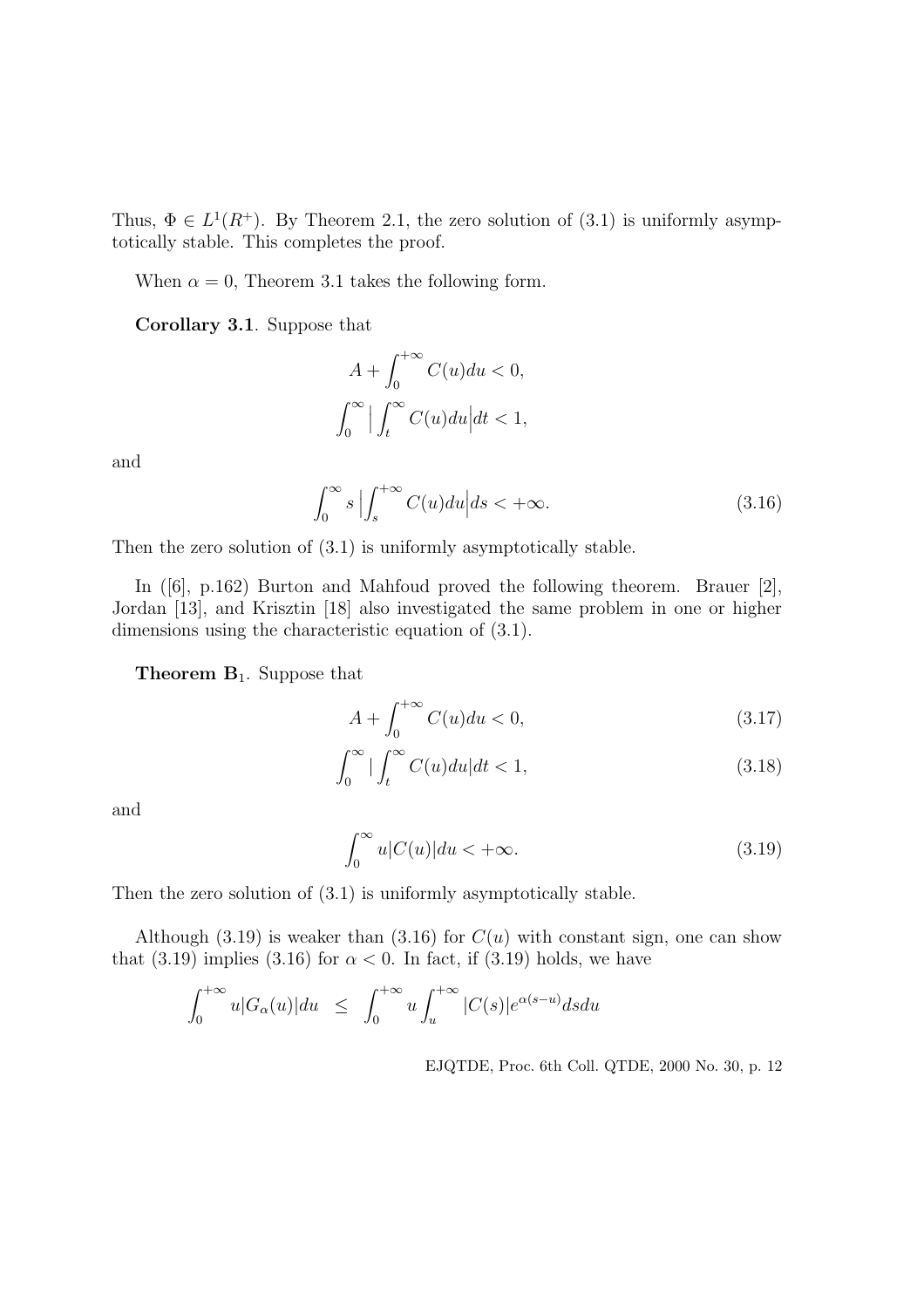$$
= \int_0^{+\infty} \int_0^s ue^{-\alpha u} du |C(s)|e^{\alpha s} ds
$$
  
\n
$$
= \int_0^{+\infty} \left(\frac{1}{|\alpha|}se^{-\alpha s} - \frac{1}{\alpha^2}e^{-\alpha s} + \frac{1}{\alpha^2}\right)|C(s)|e^{\alpha s} ds
$$
  
\n
$$
\leq \alpha^* \int_0^{+\infty} (s+1)|C(s)|ds < +\infty
$$

where  $\alpha^* = \max\{\frac{1}{|\alpha|}$  $\frac{1}{|\alpha|}, \frac{1}{\alpha^2}$ .

Corollary 3.2. Suppose (3.19) holds and there exists a constant  $\alpha < 0$  such that

$$
\int_0^{+\infty} |G_\alpha(u)| du < 1 \tag{3.20}
$$

and

$$
A + \int_0^{+\infty} C(u)e^{\alpha u} du + |\alpha| \int_0^{+\infty} |G_{\alpha}(u)| du < 0,
$$
\n(3.21)

then the zero solution of (3.1) is uniformly asymptotically stable.

It is known (see [10], [21]) that the zero solution of  $(3.1)$  is uniformly asymptotically stable if and only if

$$
|z - A - C^*(z)| \neq 0
$$

for  $\text{Re}(z) \geq 0$ , where z is a complex number and  $C^*$  is the Laplace transform of C defined by  $C^*(z) = \int_0^{+\infty} e^{-zt} C(t) dt$ . Thus, condition (3.17) is necessary for uniform asymptotic stability. The following example shows that  $(3.18)$  does not hold, but  $(3.20)$  and  $(3.21)$  are satisfied for an appropriate  $\alpha$ . Consider

$$
x'(t) = 0.06x(t) - \int_0^t e^{-0.9(t-s)} x(s) ds.
$$
 (3.22)

Let  $A = 0.06$  and  $C(t) = -e^{-0.9t}$ . Then

$$
\int_0^{+\infty} \left| \int_t^{+\infty} C(u) du \right| dt = \int_0^{+\infty} \frac{1}{0.9} e^{-0.9t} dt = \frac{1}{(0.9)^2} > 1.
$$

Thus, (3.18) fails. Letting  $\alpha = -0.8$ , we have

$$
G_{\alpha}(t) = \int_{t}^{+\infty} C(u)e^{\alpha u} du e^{-\alpha t} = -\frac{1}{1.7}e^{-0.9t},
$$
  

$$
\int_{0}^{+\infty} |G_{\alpha}(u)| du = \frac{1}{1.7} \int_{0}^{+\infty} e^{-0.9t} dt = \frac{1}{1.53} < 1,
$$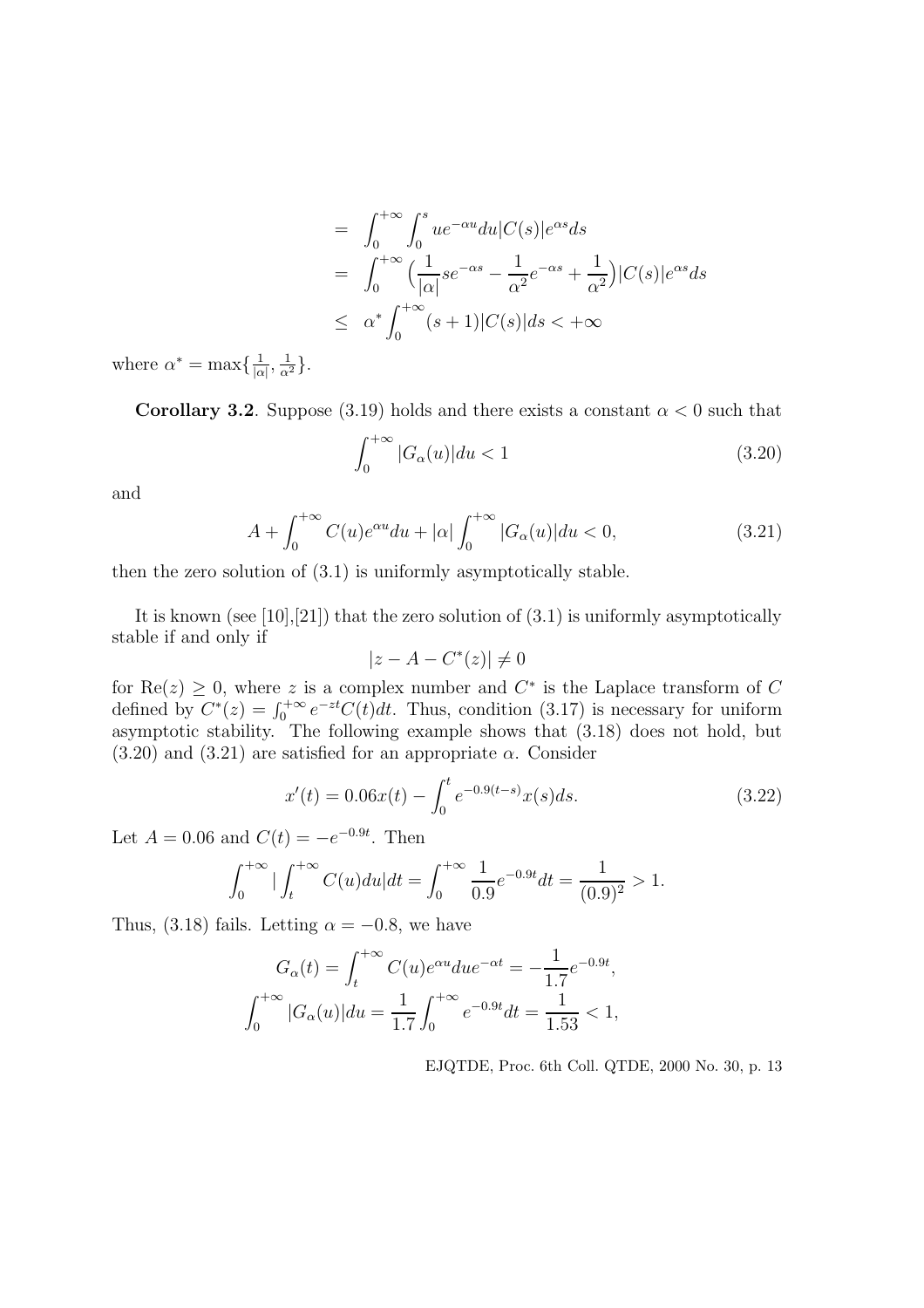and

$$
A + \int_0^{+\infty} C(u)e^{\alpha u} du + |\alpha| \int_0^{+\infty} |G_{\alpha}(u)| du
$$
  
= 0.06 -  $\int_0^{+\infty} e^{-1.7u} du + \frac{0.8}{1.53}$   
< -0.005.

It is obvious that  $\int_0^{+\infty} u |G_\alpha(u)| du < +\infty$ . By Theorem 3.1, the zero solution of (3.22) is uniformly asymptotically stable.

Generalizations of Theorem  $B_1$  to systems and noncovolution type of equations can be found in Burton and Mahfoud [6] and Zhang [24]. The author has not yet obtained a satisfactory extension of Theorem 3.1 to systems and will pursue further investigation. Finally we present a theorem on asymptotic stability.

**Theorem 3.2**. Suppose there exists a constant  $\alpha \leq 0$  such that (3.20) and (3.21) hold. Then the zero solution of  $(3.1)$  is asymptotically stable.

Proof. It is clear that the zero solution of (3.1) is stable by (3.13) and (3.14). Let  $x(t) = x(t, t_0, \phi)$  be a solution of (3.1). We will show that  $x(t) \to 0$  as  $t \to +\infty$ . Indeed, by (3.14) and Cauchy's inequality, we have

$$
V'(t) \le -\frac{\beta}{2} \Big( x(t) + \int_0^t G_\alpha(t - s) x(s) ds \Big)^2.
$$
 (3.23)

This implies that

$$
\gamma(t) =: \left( x(t) + \int_0^t G_\alpha(t - s) x(s) ds \right)^2 \in L^1(R^+). \tag{3.24}
$$

By  $(3.4)$ , we have

$$
|\gamma'(t)| = 2\Big|a_1x^2(t) + (a_1 - \alpha)x(t)\int_0^t G_\alpha(t-s)x(s)ds - \alpha\Big(\int_0^t G_\alpha(t-s)x(s)ds\Big)^2\Big|
$$
  
 
$$
\leq (2|a_1| + |a_1 - \alpha|)x^2(t) + (2|\alpha| + |a_1 - \alpha|)\int_0^t |G_\alpha(t-s)|x^2(s)ds. \quad (3.25)
$$

Combining (3.24) and (3.25), we get  $|\gamma'(t)| \in L^1(R^+)$ . Therefore,  $\lim_{t \to +\infty} \gamma(t) = 0$ . Let  $y(t) = x(t) + \int_0^t G_\alpha(t-s)x(s)ds$ . By Lemmas 2.1 and 2.2, we have

$$
|x(t)| = |y(t) - \int_0^t Z(t-s)y(s)ds|
$$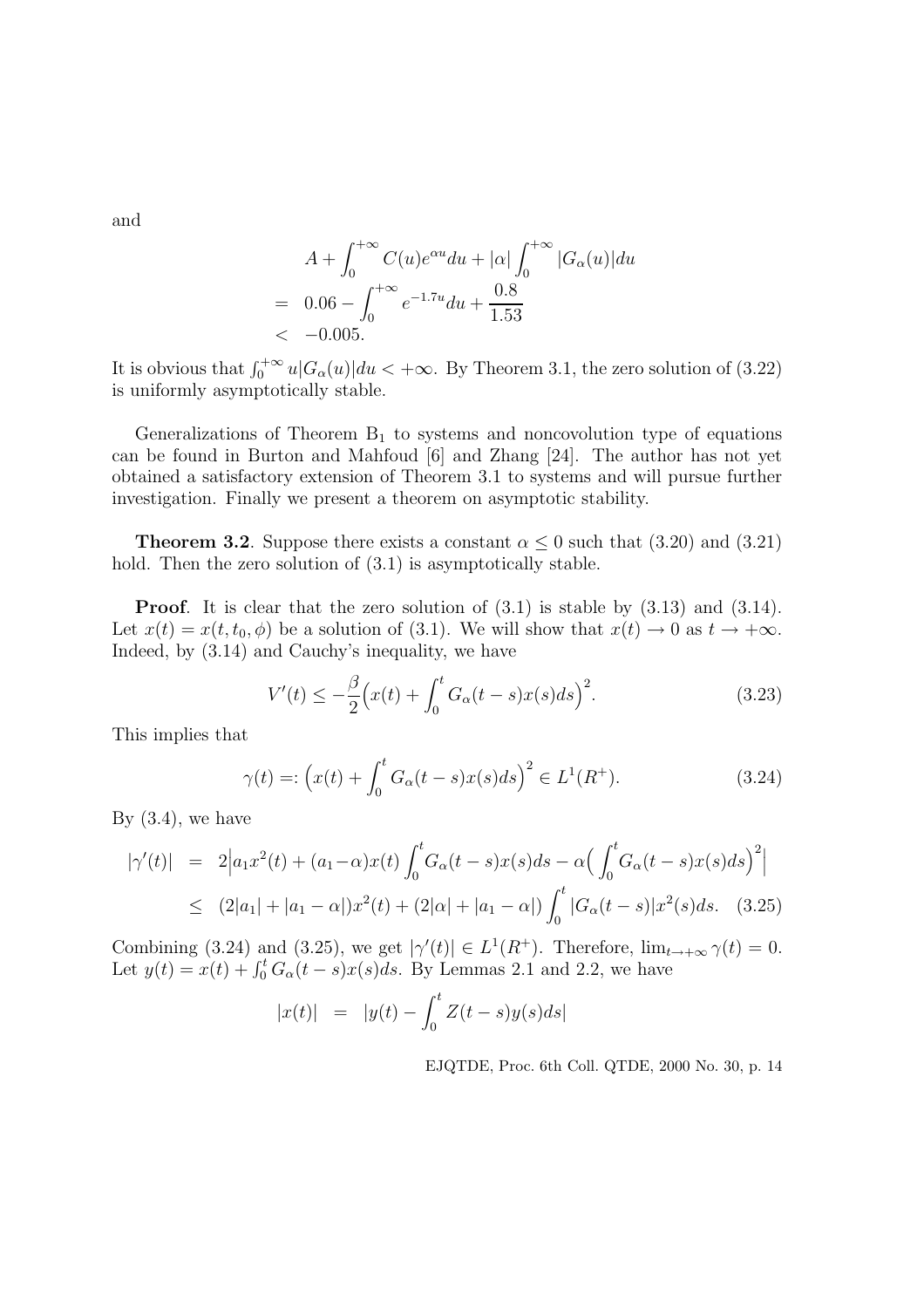$$
\leq |y(t)| + |\int_0^t Z(t-s)y(s)ds| \to 0
$$

since  $Z \in L^1(R^+)$  and  $y(t) \to 0$  as  $t \to +\infty$ . This completes the proof.

Corollary 3.3. If

$$
A + \int_0^{+\infty} C(u) du < 0
$$

and

$$
\int_0^\infty \big| \int_t^\infty C(u) du \big| dt < 1,
$$

then the zero solution of (3.1) is asymptotically stable.

Corollary 3.4. If

$$
A + \int_0^{+\infty} |C(u)| du < 0,
$$
\n(3.26)

then the zero solution of (3.1) is asymptotically stable.

**Proof.** If (3.26) holds, we can choose  $\alpha$  sufficiently large so that conditions of Theorem 3.2 will be satisfied. In fact, for  $\alpha < 0$  we have

$$
|\alpha| \int_0^{+\infty} |G_\alpha(u)| du \le -\alpha \int_0^{+\infty} \int_t^{+\infty} |C(u)| e^{\alpha u} du e^{-\alpha t} dt
$$
  

$$
= \left( \int_t^{+\infty} |C(u)| e^{\alpha u} du \right) e^{-\alpha t} \Big|_0^{+\infty} + \int_0^{+\infty} |C(u)| du
$$
  

$$
= -\int_0^{+\infty} |C(u)| e^{\alpha u} du + \int_0^{+\infty} |C(u)| du.
$$

This yields

$$
\int_0^{+\infty} |G_{\alpha}(u)| du \le \frac{1}{|\alpha|} \int_0^{+\infty} |C(u)| du
$$

for  $\alpha < 0$ . If  $\int_0^{+\infty} |C(u)| du < |\alpha|$ , then  $\int_0^{+\infty} |G_{\alpha}(u)| du < 1$ . By (3.26), we also have

$$
A + \int_0^{+\infty} C(u)e^{\alpha u} du + |\alpha| \int_0^{+\infty} |G_{\alpha}(u)| du
$$
  
\n
$$
\leq A + \int_0^{+\infty} C(u)e^{\alpha u} du - \int_0^{+\infty} |C(u)|e^{\alpha u} du + \int_0^{+\infty} |C(u)| du
$$
  
\n
$$
\leq A + \int_0^{+\infty} |C(u)| du < 0.
$$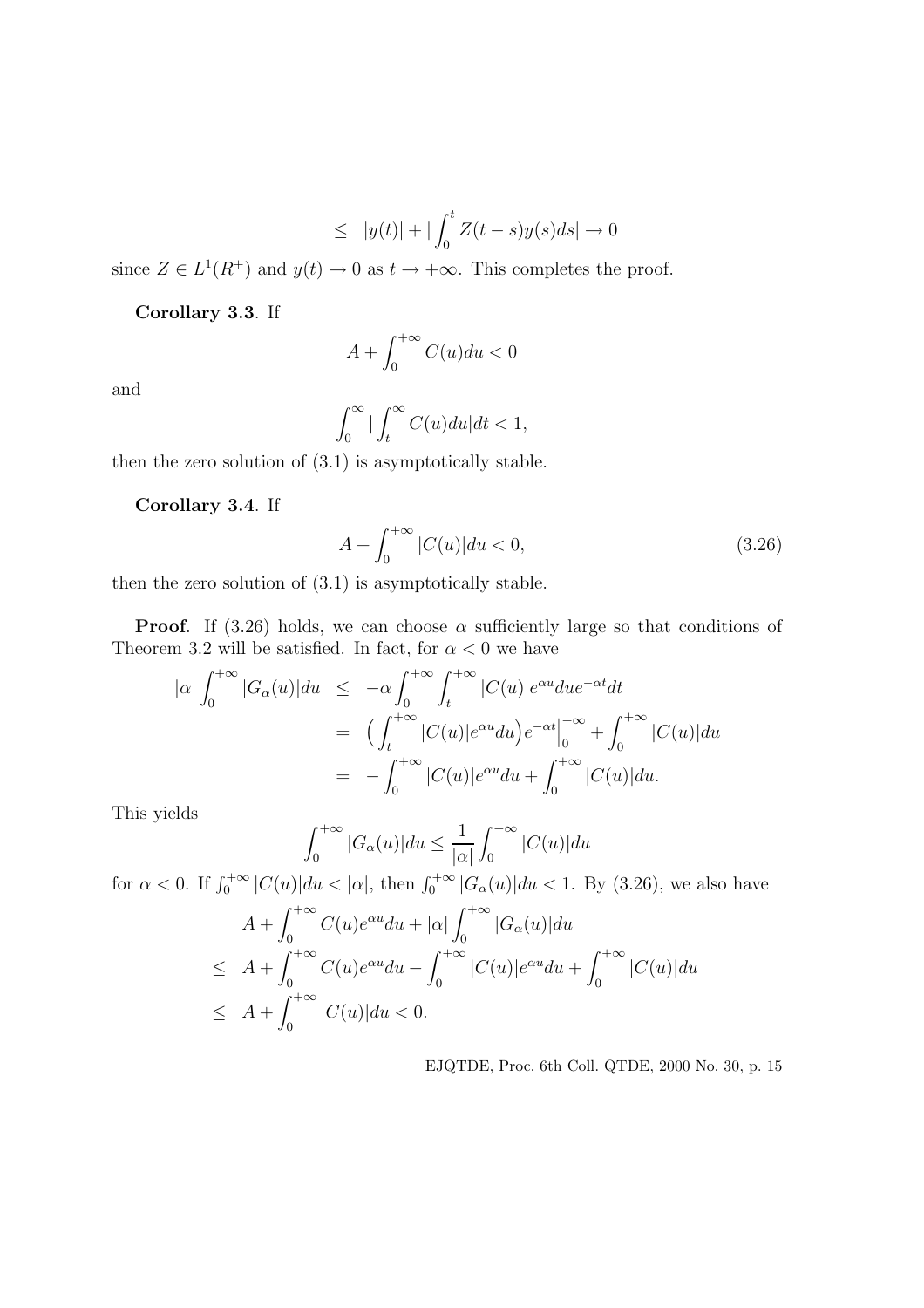By Theorem 3.2, the zero solution of (3.1) is asymptotically stable.

Burton and Mahfoud  $([6], p.146)$  showed that  $(3.26)$  yields uniform asymptotic stability by proving that  $x(t) \in L^1(R^+, R)$ .

#### References

- [1] L. C. Becker, T. A. Burton, and S. Zhang, Functional differential equations and Jenson's inequality, J. Math. Anal. Appl. 138(1989), 137-156.
- [2] F. Brauer, Asymptotic stability of a class of integrodifferential equations, J. Differential Equations 28(1978), 180-188.
- [3] T. A. Burton, Volterra Integral and Differential Equations, Academic Press, New York, 1983.
- [4] T. A. Burton, Stability and Periodic Solutions of Ordinary and Functional Differential Equations, Academic Press, Orlando, 1985.
- [5] T. A. Burton and L. Hatvani, Stability theorems for nonautonomous functional differential equations by Liapunov functionals, Tohoku Math. J. 41(1989), 65- 104.
- [6] T. A. Burton and W. E. Mahfoud, Stability criteria for Volterra equations, Trans. Amer. Math. Soc. 279(1983), 143-174.
- [7] T. A. Burton and S. Zhang, Unified boundedness, periodicity, and stability in ordinary and functional differential equations, Ann. Mat. Pura Appl. 145(1986), 129-158.
- [8] R. D. Driver, Ordinary and Delay Differential Equations, Springer-Verlag, New York, 1977.
- [9] G. Gripenberg, S. O. Londen, and O. Staffans, Volterra Integral and Functional Equations, Cambridge University Press, New York, 1990.
- [10] S. I. Grossman and R. K. Miller, Perturbation theory for Volterra integrodifferential systems, J. Differential Equations, 19(1975), 142-166.
- [11] J. K. Hale, Theory of Functional Differential Equations, Springer-Verlag, New York, 1977.